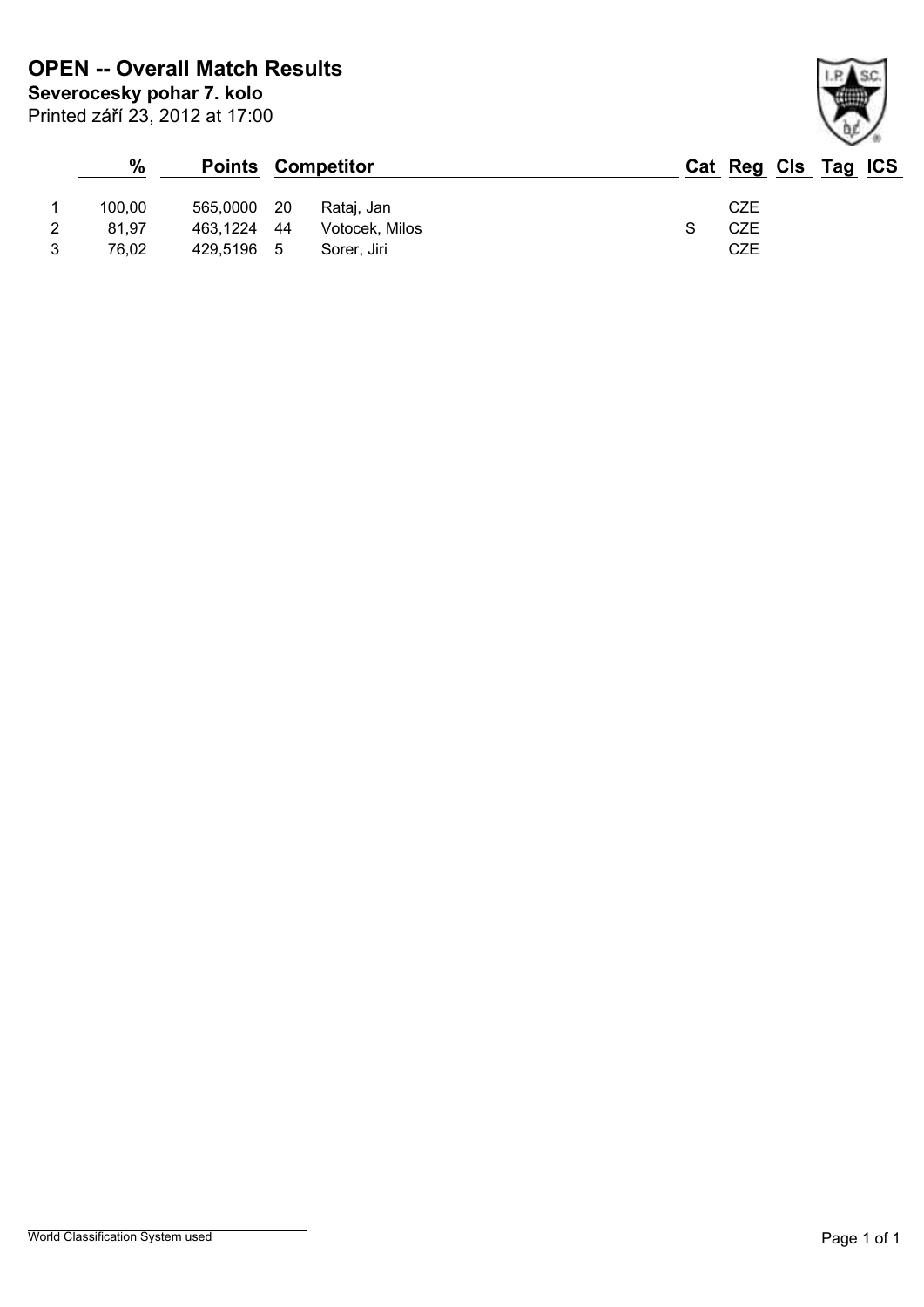**PRODUCTION -- Overall Match Results**

Printed září 23, 2012 at 17:00 **Severocesky pohar 7. kolo**

|                | $\%$   | <b>Points</b> |    | <b>Competitor</b>   |   | Cat Reg    | Cls |
|----------------|--------|---------------|----|---------------------|---|------------|-----|
| 1              | 100,00 | 555,8494      | 58 | Liehne, Zdenek      |   | <b>CZE</b> |     |
| $\overline{2}$ | 91,34  | 507,7020      | 22 | Zapletal, Miroslav  |   | <b>CZE</b> |     |
| 3              | 89,78  | 499,0293      | 7  | Hakala, Jiri        |   | <b>CZE</b> |     |
| 4              | 87,43  | 485,9549      | 57 | Liehne, Jan         |   | <b>CZE</b> |     |
| 5              | 79,23  | 440,4081      | 35 | Marx, Jakub         |   | <b>CZE</b> |     |
| 6              | 76,10  | 422,9974      | 18 | Manolevski, Michal_ |   | <b>CZE</b> |     |
| 7              | 71,47  | 397,2824      | 24 | Hvizdala, Marek _   |   | <b>CZE</b> |     |
| 8              | 71,25  | 396,0435      | 4  | Körner, Stanislav   |   | <b>CZE</b> |     |
| 9              | 70,97  | 394,4731      | 23 | Stepan, Michal_     | J | <b>CZE</b> |     |
| 10             | 70,27  | 390,5913      | 25 | Frolik, Tomas       |   | <b>CZE</b> |     |
| 11             | 70,02  | 389,1916      | 21 | Svoboda, Pavel      |   | <b>CZE</b> |     |
| 12             | 68,31  | 379,6857      | 52 | Kysela, Milos       |   | <b>CZE</b> |     |
| 13             | 64,12  | 356,4084      | 38 | Feix, Radim         |   | <b>CZE</b> |     |
| 14             | 63,90  | 355,1602      | 28 | Jires, Pavel        |   | <b>CZE</b> |     |
| 15             | 62,84  | 349,2864      | 39 | Hasa, Michal        |   | <b>CZE</b> |     |
| 16             | 57,77  | 321,1078      | 46 | Horky, Pavel        |   | <b>CZE</b> |     |
| 17             | 52,53  | 291,9941      | 56 | Doubrava, Jan       |   | <b>CZE</b> |     |
| 18             | 50,93  | 283,0665      | 36 | Stastny, Petr       |   | <b>CZE</b> |     |
| 19             | 47,13  | 261,9539      | 29 | Jires, Jakub        | J | <b>CZE</b> |     |

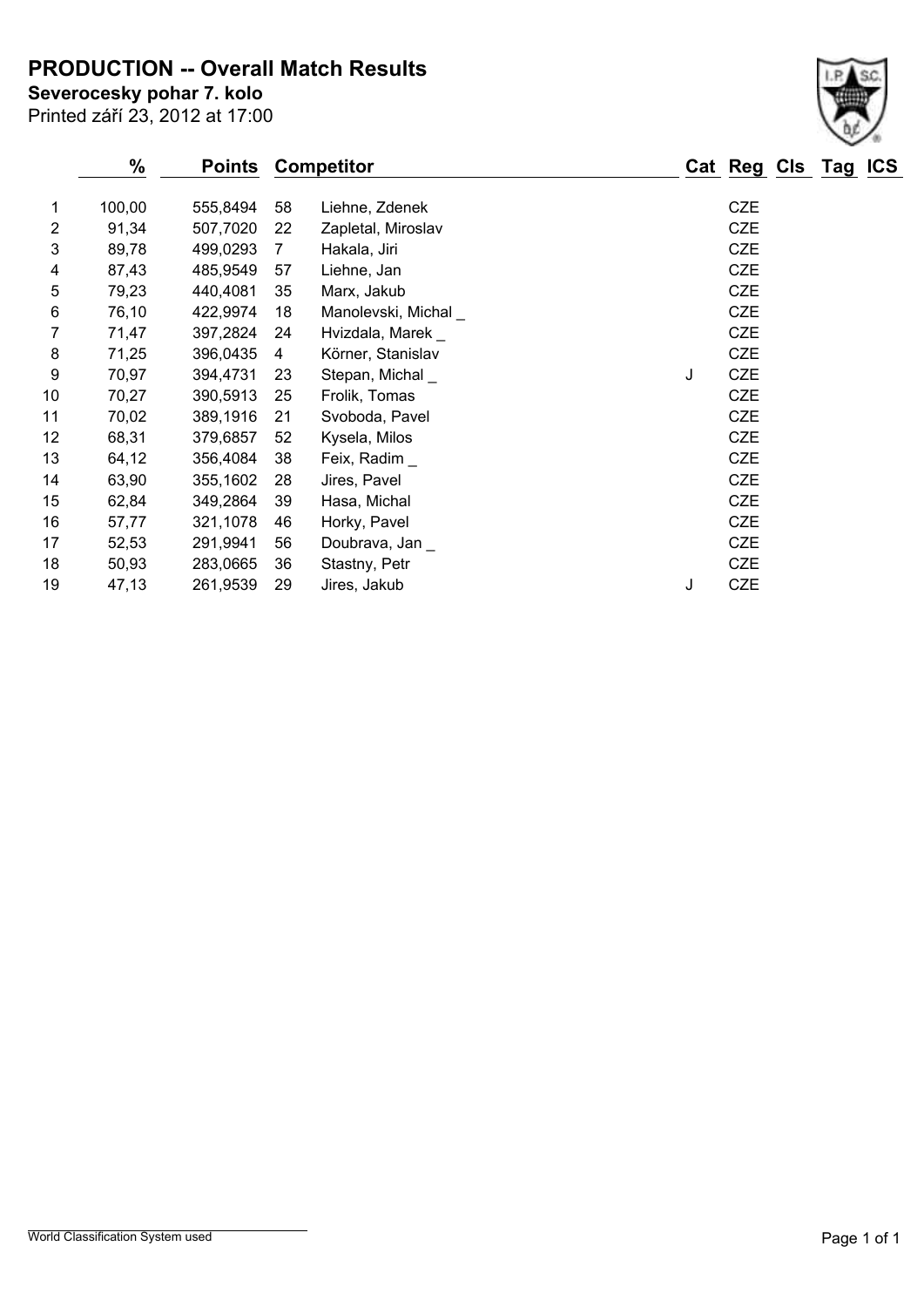## **REVOLVER (STANDARD) -- Overall Match Results**

**Severocesky pohar 7. kolo**

Printed září 23, 2012 at 17:00

## **% Points Competitor Cat Reg Cls Tag ICS** 1 100,00 536,2112 33 Barta, Ondrej CZE 2 92,61 496,6087 63 Prepletany, Jan S CZE 3 83,38 447,0730 45 Stahl, Robert CZE 4 81,53 437,1903 16 Potuckova, Ludmila **S** CZE 5 53,69 287,8818 6 Pojer, Lubomir S CZE